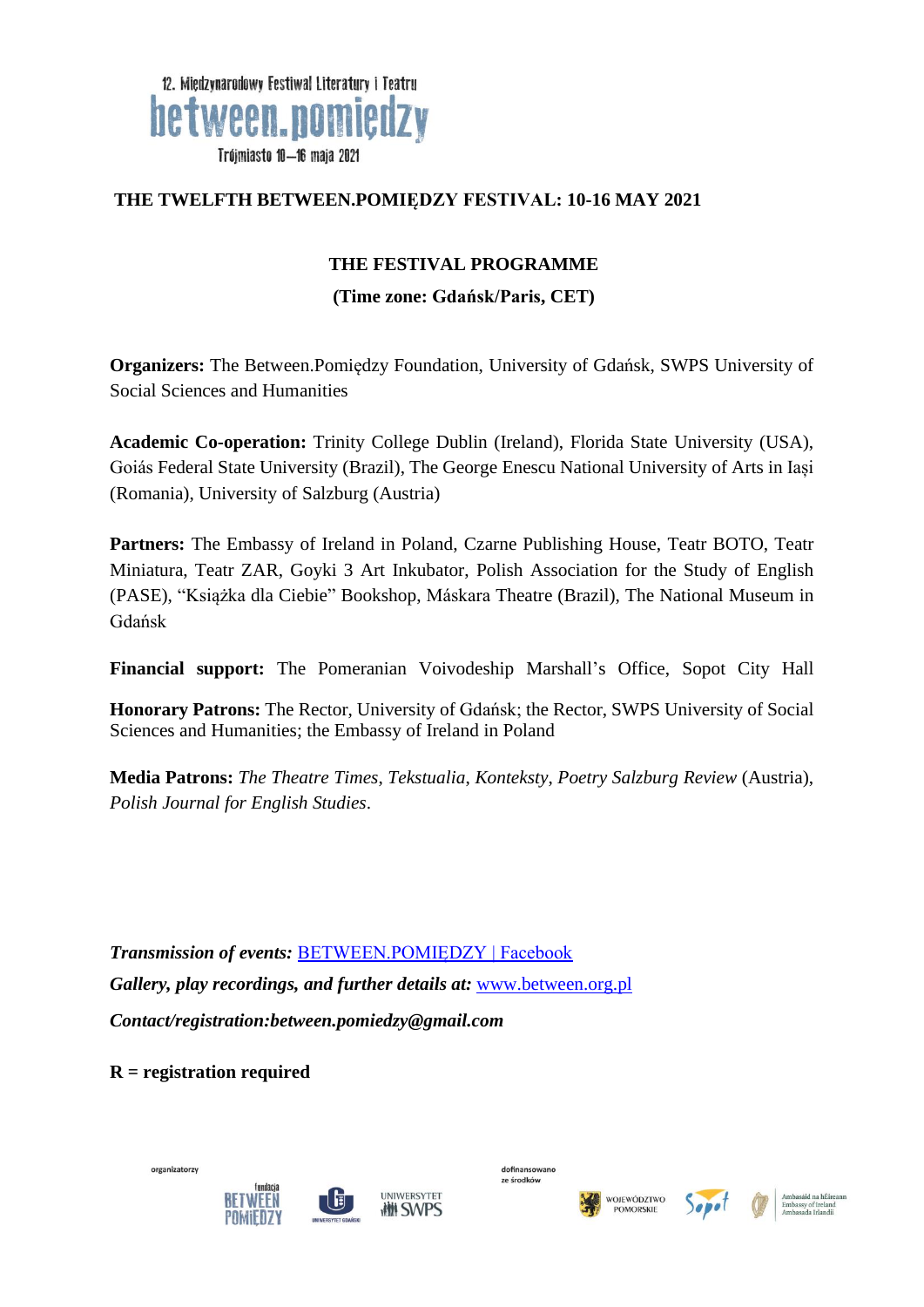

# **MONDAY 10/05/2021**

- **9:30** *Festival Opening*: Tomasz Wiśniewski, David Malcolm, and Katarzyna Kręglewska (ENG/PL)
- Between.Education (R)
	- **10.00** *The Poetry of David Constantine*: Monika Szuba, Tomasz Wiśniewski, and David Malcolm (ENG)
	- **11.00** *Tadeusz Różewicz: tradition − avant-garde*: Joanna Lisiewicz (PL)
	- **12.00** *Remus, or Kashubian Tale*: Ewelina Stefańska (PL)
	- **13.00** *From Poe to Miéville: Excursions into the (New) Weird*: Paweł Pyrka in conversation with David Malcolm (ENG)
	- **14.00** *Otherwordly*: Anna Warso and David Malcolm talk about animals, plants, and places in some poems by Elizabeth Bishop (ENG)
- **17.00** *Different ways of experiencing the pandemic*: a conversation with the editors of the book *Pomiędzy*, published by Goyki 3 Art Inkubator (PL)
- **19.00** *Poems for these days:* a meeting with Jen Hadfield. Moderator − Monika Szuba (ENG, R)
- **21.00** Teatr Pieśń Kozła, *Anty-Gone* (part 2, recording)

## **TUESDAY 11/05/2021**

- **9.00-16.00** *Island.Youth 2021*: undergraduate and doctoral student conference (PL/ENG, R)
- **16.00** *The Stranges Androgyne–* a project on autism. A conversation with the project team conducted by Małgorzata Woźniak and Janusz Mosakowski (PL)
- **19.00** DzikiStyl Company, *Reality Disappears After Walking* (recording, modern dance theatre)
- **21.00** Teatr ZAR, *Anhelli. The Howl* (recording, ENG/PL)









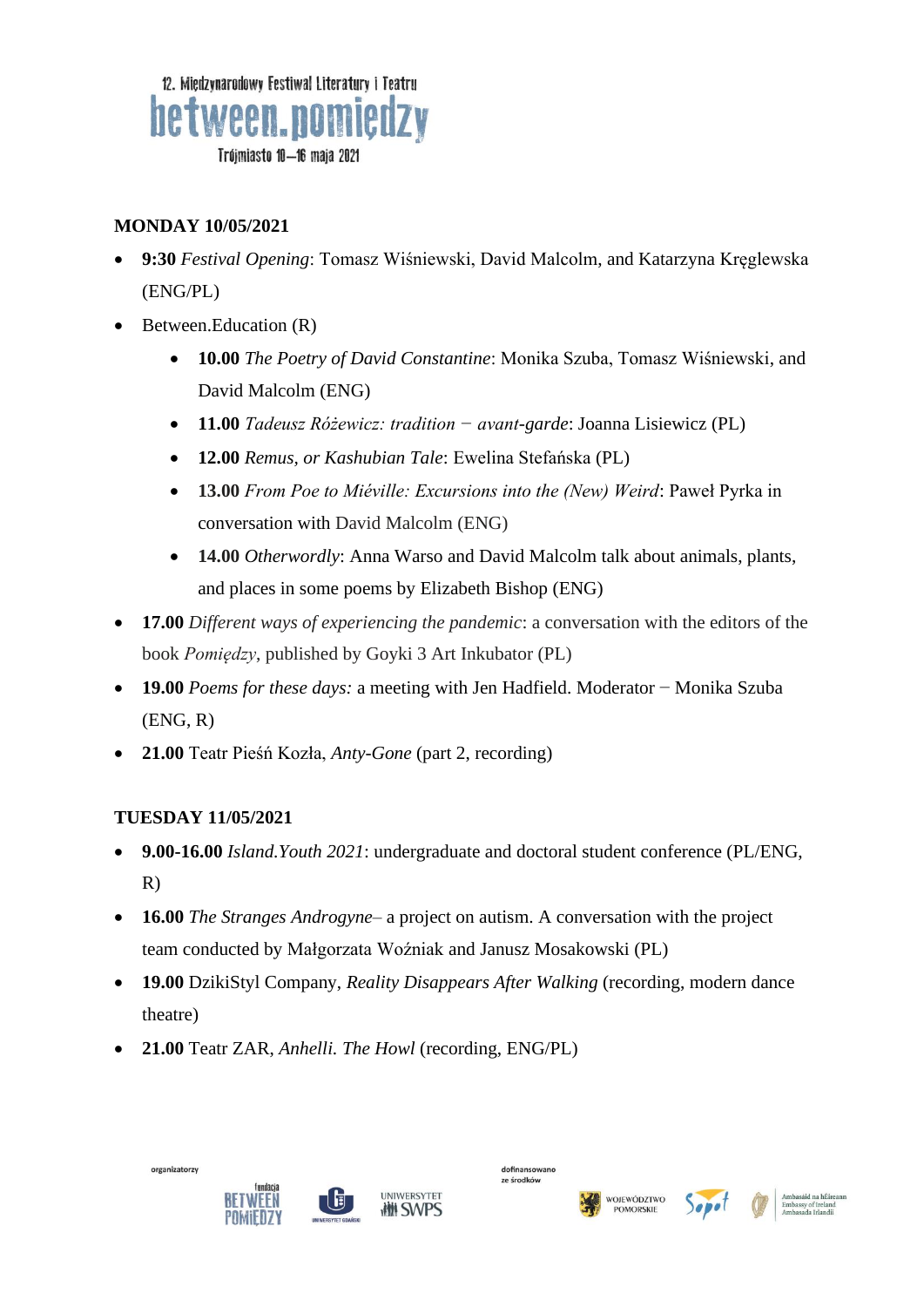

#### **WEDNESDAY 12/05/2021**

- **9.00-16.00** *Island.Youth 2021*: undergraduate and doctoral student conference (PL/ENG, R)
- **12.00** *Student Happening: 12* Martin Blaszk (PL/ENG)
- **19.00** *Poems for these days*: a meeting with Paula Meehan. Moderator − Wolfgang Görtschacher (ENG, simultaneous translation in PL)
- **21.00** Samuel Beckett Seminar in Gdańsk: *Ohio Impromptu at 40* (ENG, R) S.E. Gontarski (USA), Robson Corrêa de Camargo (Brazylia), Nicholas Johnson (Ireland), Paul S. Shields (USA), Octavian Saiu (Romania), and Tomasz Wiśniewski (Poland)

# **THURSDAY 13/05/2021**

- *Poems and plays for these days* (academic conference ENG, R)
	- 10.00 *A lecture on Anne Stevenson*: David Fuller
	- 11.00 *Contemporary British and Irish Poetry, 1960-2015*: Wolfgang Görtschacher, Jerzy Jarniewicz, and David Malcolm
	- 13.00 *Poetry in Scotland Today*: Monika Szuba Invited Guests: Lindsay Blair, Robin MacKenzie, Camille Manfredi, and Julian Wolfreys.
	- 14.30 *"A foreign sound to your ear"*: Tadeusz Rachwał and David Malcolm in conversation on the poetics of alterity
	- 16.00 *Directors from Eastern Europe*: Kalina Stefanova (Bulgaria) and Marvin Carlson (USA).
	- 17.30 *Teatr ZAR.net*: Jarosław Fret in conversation with Octavian Saiu
- **19.00** *Poems for these days:* Mimi Khalvati in conversation with David Malcolm (ENG, simultaneous translation in PL)
- **21.00** Samuel Beckett Seminar in Gdańsk: *The Virtual Beckett* (ENG, R)









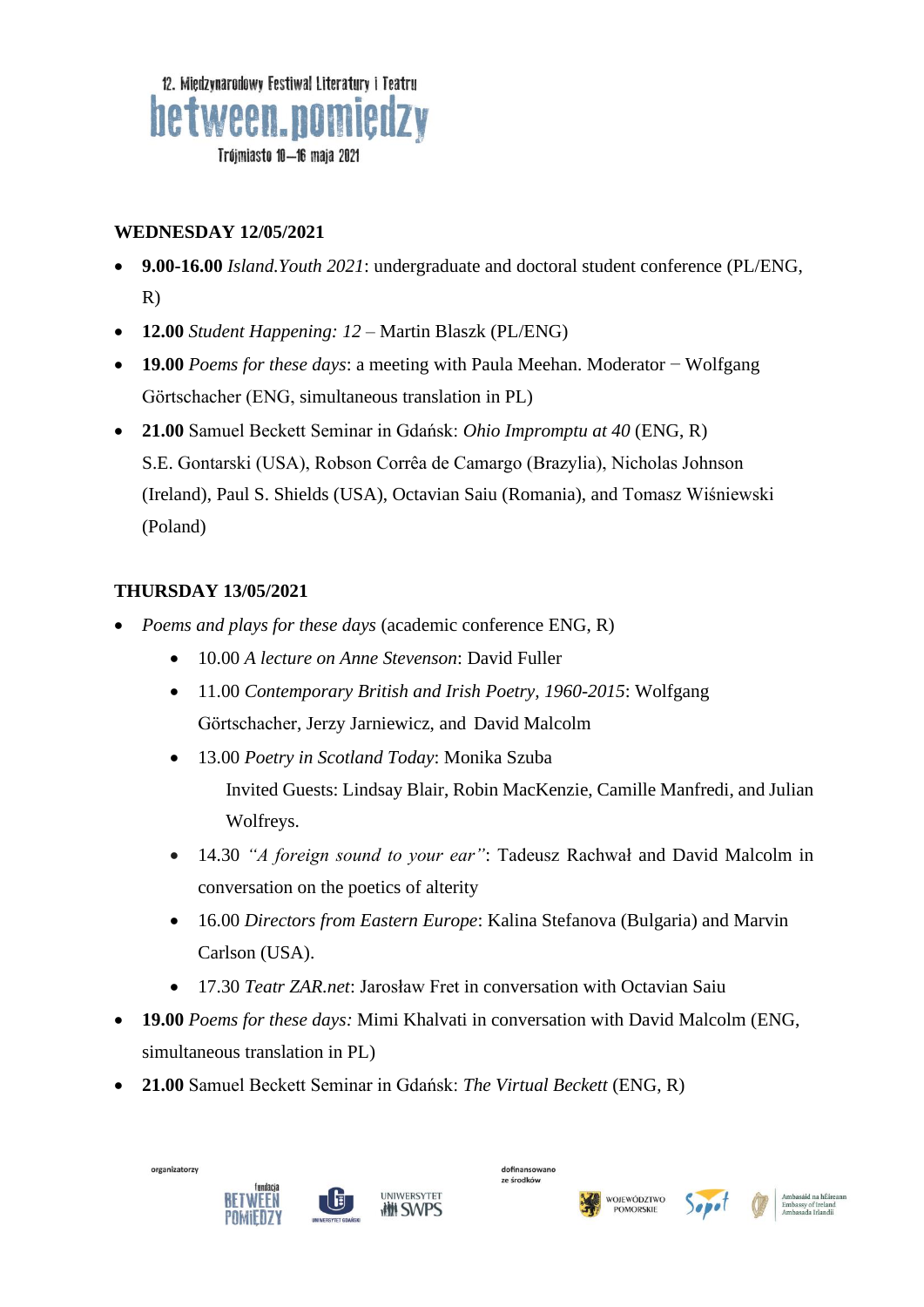

Tomasz Wiśniewski (Poland), Nicholas Johnson (Ireland), Peng Tao (China), Wang Chong (China), Kathryn Syssoyeva (USA), Diana Zhdanova (Russia), Przemysław Wasilkowski (Poland), Adrianna Cudnik (Poland), Philip Salata (USA), Daniel Jackson (USA), Lloyd Bricken (USA) and Kyle Gillette (USA).

## **FRIDAY 14/05/2021**

- *Poems and plays for these days* (academic conference ENG, R)
	- 10.00 *Reading Leśmian in English*: Allan Lockwood and Żaneta Nalewajk
	- 10.30 *Reading Różewicz in English*: David Malcolm and Tomasz Wiśniewski
		- Invited guests: Joanna Lisiewicz, Jean Ward
	- 11.30 *Theatre as a social institution*: Michał Lachman
		- Invited guests: Michael Raab (Germany), Magdalena Szuster (Poland), Marta Ljubková (Czech Republic), Verónica Rodríguez (UK)
- **18.00** *How Artificial Intelligence shapes our identity and creativity*: workshops with Izabela Witoszko (MIT/Microsoft). Moderator − Sylwia Dobkowska (ENG, R)
- **16.00-19.00** *Jak ocalić świat na małej scenie* (How to save the world on the small stage): a recording of the play by Teatr Powszechny, Warsaw (time: 110 minutes; ticketed event – tickets available at https://www.vod.powszechny.com/strona-glowna) (PL)
	- **20.00** A discussion about the play with Paweł Łysak, Paweł Sztarbowski, and actors. Moderated by Katarzyna Kręglewska and Małgorzata Woźniak (PL)

## **SOBOTA 15/05/2021**

- Czarne at Between (PL)
	- **12.00** *There, or Nepal*: Natasza Goerke in conversation with Katarzyna Kręglewska
- Theatre in the Three Cities: Teatr Snów (Theatre of Dreams) (PL)
	- **13.00** *Reaching the Sky. Teatr Snów*: Barbara Świąder-Puchowska in conversation with Katarzyna Kręglewska and Ewelina Stefańska
- *Practical Workshop: Performing Beckett in Media Spaces* (ENG, R)
	- 16.00 Nicholas Johnson, theatre workshop